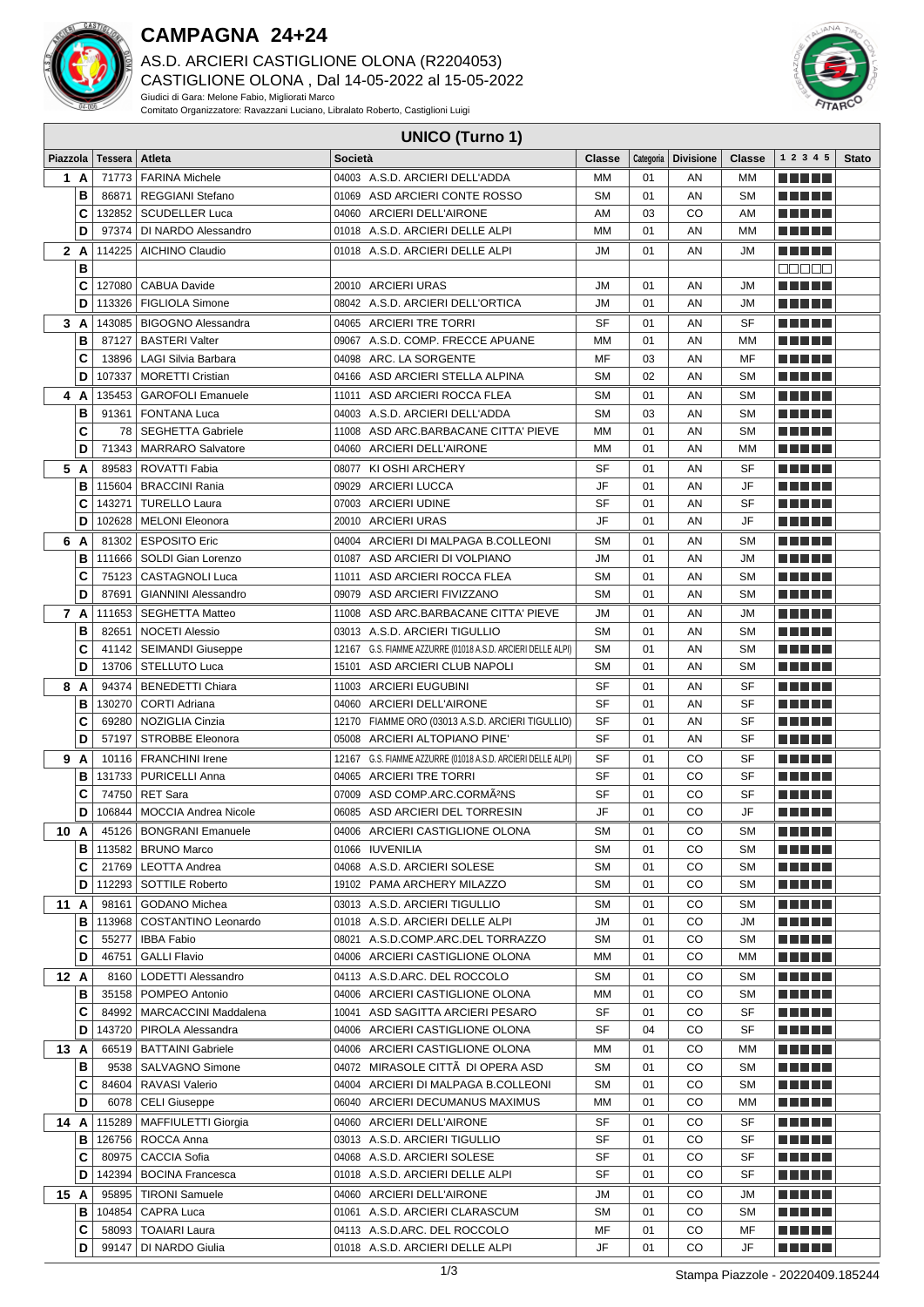

## **CAMPAGNA 24+24**

AS.D. ARCIERI CASTIGLIONE OLONA (R2204053) CASTIGLIONE OLONA , Dal 14-05-2022 al 15-05-2022 Giudici di Gara: Melone Fabio, Migliorati Marco Comitato Organizzatore: Ravazzani Luciano, Libralato Roberto, Castiglioni Luigi





|              | <b>UNICO (Turno 1)</b><br>Continua |         |                                                 |                                                                    |                 |          |                       |                        |                                             |              |
|--------------|------------------------------------|---------|-------------------------------------------------|--------------------------------------------------------------------|-----------------|----------|-----------------------|------------------------|---------------------------------------------|--------------|
| Piazzola     |                                    | Tessera | Atleta                                          | Società                                                            | <b>Classe</b>   |          | Categoria   Divisione | <b>Classe</b>          | 1 2 3 4 5                                   | <b>Stato</b> |
| 16 A         |                                    | 73023   | <b>BALDO Elisa</b>                              | 06040 ARCIERI DECUMANUS MAXIMUS                                    | <b>SF</b>       | 01       | CO                    | <b>SF</b>              | n din bir                                   |              |
|              | В                                  | 103249  | <b>BENZINI Erica</b>                            | 03013 A.S.D. ARCIERI TIGULLIO                                      | <b>SF</b>       | 01       | CO                    | <b>SF</b>              | n din bir                                   |              |
|              | C                                  | 103720  | <b>COLLEONI Stella</b>                          | 04060 ARCIERI DELL'AIRONE                                          | MF              | 01       | CO                    | MF                     | n din ka                                    |              |
|              | D                                  | 58595   | <b>CRESPI Elena</b>                             | 04065 ARCIERI TRE TORRI                                            | MF              | 01       | CO                    | MF                     |                                             |              |
| 17 A         |                                    | 125405  | <b>CORTINOVIS Andrea</b>                        | 04004 ARCIERI DI MALPAGA B.COLLEONI                                | <b>SM</b>       | 01       | CO                    | <b>SM</b>              | MA MPL                                      |              |
|              | в                                  | 105982  | <b>STANZIONE Alfonso</b>                        | 04065 ARCIERI TRE TORRI                                            | MM              | 01       | CO                    | MМ                     | n din ka                                    |              |
|              | C                                  | 95531   | OTTAVIANI Gianluca                              | 03013 A.S.D. ARCIERI TIGULLIO                                      | <b>SM</b>       | 01       | CO                    | <b>SM</b>              | n di Tin                                    |              |
|              | D                                  |         |                                                 |                                                                    |                 |          |                       |                        | anaan                                       |              |
| 18           | A                                  | 103721  | <b>MAFFIULETTI Dimitri</b>                      | 04060 ARCIERI DELL'AIRONE                                          | MМ              | 01       | <b>RICH BILLIN</b>    |                        |                                             |              |
|              | В                                  | 9323    | <b>MARTINI Gabriele</b>                         | 04115 ASD GRUPPO ARCIERI VALCERESIO                                | МM              | 02       | CO                    | MM                     | TI TITLE                                    |              |
|              | C                                  | 128088  | <b>CASTELLI Leonardo</b>                        | 04113 A.S.D.ARC. DEL ROCCOLO                                       | <b>JM</b>       | 01       | CO                    | <b>JM</b>              | T N T D E                                   |              |
|              | D                                  | 55688   | <b>UGGERI Matteo</b>                            | 04065 ARCIERI TRE TORRI                                            | <b>SM</b>       | 01       | CO                    | <b>SM</b>              | MA MBO                                      |              |
| 19 A         |                                    | 87557   | NOCETI Sara                                     | 03013 A.S.D. ARCIERI TIGULLIO                                      | SF              | 01       | OL                    | SF                     |                                             |              |
|              | В                                  | 89260   | PINNA Debora                                    | 20010 ARCIERI URAS                                                 | <b>SF</b>       | 01       | OL                    | <b>SF</b>              | n din bir                                   |              |
|              | C                                  | 86001   | ROLANDO Aiko                                    | 12170 FIAMME ORO (01066 IUVENILIA)                                 | JF              | 01       | OL                    | JF                     | n din Film                                  |              |
|              | D                                  | 132303  | DI FRANCESCO Roberta                            | 13041 ASD ARCIERI ABRUZZESI                                        | JF              | 01       | OL                    | JF                     | n din Film                                  |              |
| 20 A         |                                    | 29827   | <b>MANDIA Massimiliano</b>                      | 12167 G.S. FIAMME AZZURRE (12016 ASD ARCIERI TORREVECCHIA)         | <b>SM</b>       | 01       | OL                    | <b>SM</b>              | n din bir                                   |              |
|              | В                                  | 63484   | <b>MUSOLESI Federico</b>                        | C.S. AERONAUTICA MILITARE (08078 ASD CASTENASO A. T.)<br>12149     | <b>SM</b>       | 01       | OL                    | <b>SM</b>              | n din Film                                  |              |
|              | C                                  | 93682   | <b>SANTI Matteo</b>                             | 09016 ARCIERI MONTALCINO                                           | <b>SM</b>       | 01       | OL                    | <b>SM</b>              | n din bir                                   |              |
|              | D                                  | 53605   | <b>MORELLO Marco</b>                            | 12149 C.S. AERONAUTICA MILITARE (01066 IUVENILIA)                  | <b>SM</b>       | 01       | OL                    | <b>SM</b>              | n din bir                                   |              |
| 21           | A                                  | 83388   | <b>BALSAMO Matteo</b>                           | 19115 ASD ARCIERI DI ARTEMIDE                                      | JМ              | 01       | OL                    | JМ                     | n din Film                                  |              |
|              | В                                  | 75566   | GIACCHERI Tanya Giada                           | 12149 C.S. AERONAUTICA MILITARE (04161 ARCIERI BOSCO DELLE QUERCE) | <b>SF</b>       | 01       | OL                    | <b>SF</b>              |                                             |              |
|              | C                                  | 73074   | <b>BELLI Yuri</b>                               | 08025 ARCIERI AQUILA BIANCA A.S.D.                                 | SΜ              | 01       | OL                    | <b>SM</b>              | n din ka                                    |              |
|              | D                                  | 114331  | MIKHYLOVSKIY Mark                               | 04161 ARCIERI BOSCO DELLE QUERCE                                   | <b>SM</b>       | 03       | OL                    | <b>SM</b>              | n din ka                                    |              |
| 22 A         |                                    | 95894   | <b>TIRONI Kristian Michele</b>                  | 04060 ARCIERI DELL'AIRONE                                          | <b>SM</b>       | 01       | OL                    | <b>SM</b>              | MA MPL                                      |              |
|              | В                                  | 91015   | NICOSIA Elena                                   | 06040 ARCIERI DECUMANUS MAXIMUS                                    | <b>SF</b>       | 01       | OL                    | <b>SF</b>              | n din ka                                    |              |
|              | C                                  | 3869    | <b>CRISTIANI Carlo</b>                          | 04042 ARCIERI VIGEVANO                                             | MМ              | 02       | OL                    | MM                     |                                             |              |
|              | D                                  | 123960  | <b>BUOSI Giuliano</b>                           | 04113 A.S.D.ARC. DEL ROCCOLO                                       | MM              | 03       | OL                    | МM                     |                                             |              |
| 23           | A                                  | 113152  | <b>BORSANI Valerio</b>                          | 04113 A.S.D.ARC. DEL ROCCOLO                                       | MM              | 02       | OL                    | MM                     |                                             |              |
|              | в                                  | 82069   | <b>FRIGERIO Enrico</b>                          | 04065 ARCIERI TRE TORRI                                            | <b>SM</b>       | 02       | OL                    | <b>SM</b>              |                                             |              |
|              | C                                  |         | 4158   BERETTA Luigi                            | 04093 A.S.D. COMPAGNIA D'ARCHI                                     | MM              | 04       | OL                    | MМ                     | n An Din                                    |              |
|              | D                                  | 113151  | <b>BORSANI Matteo</b>                           | 04113 A.S.D.ARC. DEL ROCCOLO                                       | JM              | 01       | OL                    | JM                     | <b>RICH BILLIN</b>                          |              |
| 24 A         |                                    | 80492   | <b>NARDON Pietro</b>                            | 04072 MIRASOLE CITTÃ DI OPERA ASD                                  | <b>SM</b>       | 01       | OL                    | <b>SM</b>              |                                             |              |
|              | В                                  | 97161   | <b>DEZANI Simone</b>                            | 01018 A.S.D. ARCIERI DELLE ALPI                                    | JM              | 01       | OL                    | JМ                     | ma matsa                                    |              |
|              | C                                  | 95871   | <b>ARMARI Roberto</b>                           | 04060 ARCIERI DELL'AIRONE                                          | <b>SM</b>       | 03       | OL                    | <b>SM</b>              | n di Titolo                                 |              |
|              | D                                  | 64111   | <b>FANCELLO Fabio</b>                           | 03013 A.S.D. ARCIERI TIGULLIO                                      | <b>SM</b>       | 01       | OL                    | <b>SM</b>              | <b>RICH BILLIN</b>                          |              |
|              | 1 A                                | 126559  | <b>GUIDA Erik</b>                               | 04016 COMP.ARCIERI NOVEGRO ASD                                     | SM              | 01       | ΑN                    | SM                     | <u> El Esta</u>                             |              |
| $b$ is $ B $ |                                    | 74107   | <b>GABRIELE Carlo</b>                           | 04045 ARCIERI BURARCO VIMERCATE                                    | МM              | 04       | AN                    | MМ                     | <u> El Biblio</u>                           |              |
|              | C                                  |         | 120116   RUDONI Alessio                         | 04065 ARCIERI TRE TORRI                                            | <b>SM</b>       | 01       | AN                    | <b>SM</b>              | <u> E E E E E</u>                           |              |
|              | D                                  |         |                                                 |                                                                    |                 |          |                       |                        | 88888                                       |              |
|              | 2 A                                |         | 110543   CHIAVINI Laura                         | 11011 ASD ARCIERI ROCCA FLEA                                       | MF              | 02       | AN                    | MF                     | <u> La Barta</u>                            |              |
| $b$ is $ B $ |                                    |         | 10244   BERTI Ferruccio                         | 01087 ASD ARCIERI DI VOLPIANO                                      | МM              | 01       | AN                    | МM                     | <u> El Bertin</u>                           |              |
|              | С<br>D                             | 124535  | CASTELLI Mireno                                 | 04072 MIRASOLE CITTA DI OPERA ASD                                  | SΜ              | 01       | ΑN                    | <b>SM</b>              | <u> El Bertin</u>                           |              |
|              |                                    |         |                                                 |                                                                    |                 |          |                       |                        | MUN DE                                      |              |
|              | 3 A                                |         | 59045   BETTARINI Stefano                       | 04068 A.S.D. ARCIERI SOLESE                                        | ΜМ              | 04       | ΑN                    | мм                     | <u> La La La</u>                            |              |
| bis l        | В                                  |         | 129685   MAINO Roberto                          | 08077 KI OSHI ARCHERY<br>11008 ASD ARC.BARBACANE CITTA' PIEVE      | <b>SM</b><br>SM | 04       | ΑN<br>AN              | <b>SM</b><br><b>SM</b> | <u> Literatur</u>                           |              |
|              | C<br>D                             |         | 76879   CONTORNI Luca<br>140164   RONZONI Marco | 04004 ARCIERI DI MALPAGA B.COLLEONI                                | <b>SM</b>       | 01<br>01 | ΑN                    | <b>SM</b>              | MA HIL                                      |              |
|              |                                    |         |                                                 |                                                                    |                 |          |                       |                        | <u> Literatur</u>                           |              |
|              | 4 A                                |         | 99118   MARIANI Luca<br>132465   MEDICO Elisa   | 13041 ASD ARCIERI ABRUZZESI<br>01018 A.S.D. ARCIERI DELLE ALPI     | SM<br>MF        | 01<br>01 | AN<br>AN              | <b>SM</b><br>MF        | <u> Literatur</u><br><u> Literatur in s</u> |              |
| $b$ is $ B $ | С                                  |         | 54935   OLIVIERI Massimo                        | 09079 ASD ARCIERI FIVIZZANO                                        | SΜ              | 01       | AN                    | <b>SM</b>              | M E H H                                     |              |
|              | D                                  | 99161   | SALMOIRAGO Isabella                             | 04065 ARCIERI TRE TORRI                                            | MF              | 01       | AN                    | MF                     | <u> El Esta</u>                             |              |
|              | 5 A                                |         | 144556   SANTACROCE Cecilia                     | 08032 A.S.D. YPSILON ARCO CLUB                                     | F               | 03       | LB                    | F.                     | <u> La La La</u>                            |              |
| $b$ is $ B $ |                                    | 98025   | <b>SANCHEZ Riccardo</b>                         | 04019 ARCIERI STADIUM BESOZZO                                      | М               | 04       | LВ                    | M                      | <u> La La La</u>                            |              |
|              | C                                  |         | 138818   CORVIGNO Antonio                       | 08032 A.S.D. YPSILON ARCO CLUB                                     | М               | 04       | LВ                    | M                      | <u> La La La</u>                            |              |
|              | D                                  |         | 99160   ROSSO Marco Antonio                     | 04065 ARCIERI TRE TORRI                                            | М               | 04       | LB                    | М                      | ME SE S                                     |              |